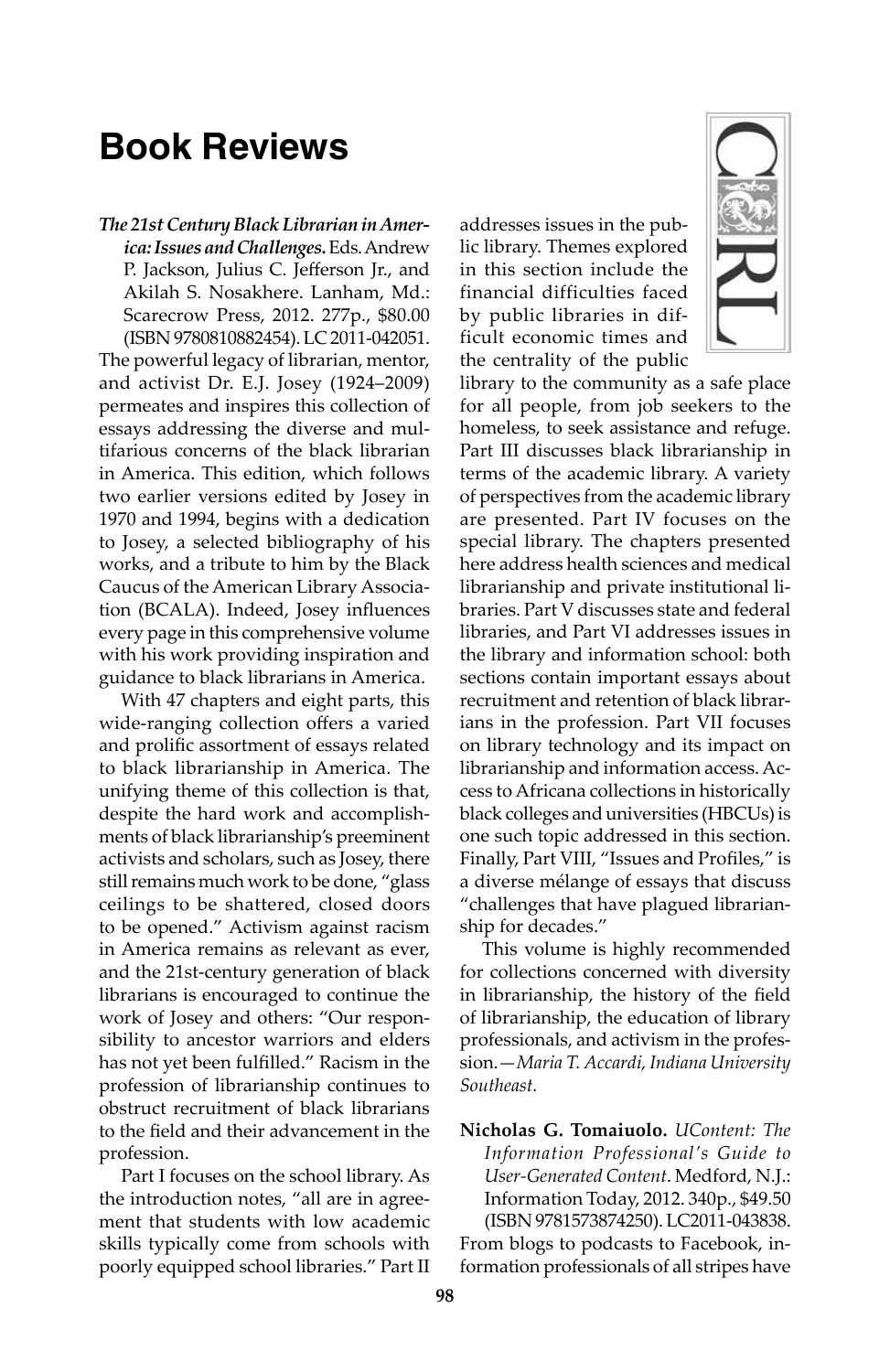been aware for years now of the "social" components of Internet content and how much is currently driven by user-generated content. In *UContent*, Nick Tomaiuolo, a library practitioner and instructor of LIS research methods, offers a "shortcut guide" for librarians and information professionals in a variety of posts to the plethora of platforms and tools that can use the huge base of "Citizen marketers" (to borrow another term from the literature on user-generated Web content) for our work as librarians.

Tomaiuolo is not just giving us a book on fads in cyberspace. His text notes both in the introduction and the conclusion the large numbers of Internet users who contribute to user-generated content and the faith that Internet users can place on such content. Tomaiuolo offers both success stories for information professionals (such as the extremely fruitful collaboration between the U.S. Library of Congress and the Flickr Commons to make historical images freely available on the web) and cautionary tales (such as the efforts of volunteer mapmakers from India for an early Google project to create maps that showed Pakistan as part of their country). Throughout, though, the focus of his text is more on introductory description to each tool and a "shortcut guide" to how each might be helpful to the work of librarians and information professionals.

Each chapter of the book takes a different platform or type of tool, gives a brief history of how it has been used both by libraries and other parts of the information world, and often provides some examples of how simple the basic technical steps for a setup can be. From Project Gutenberg (which the author almost deifies but justly describes as one of the oldest user-generated content sites on the web), through the blogosphere, to Wikis and podcasts, *UContent* offers good overall histories of the platforms, quite fair criticism of the content as it stands (such as the multiplicity of user contributions to Wiki sites), but also excellent examples of how specific library websites are already using the tools. Tomaiuolo asks directly if a library should have and maintain a Facebook site, but then he presents a very cautious and fair reading of the literature about how students consider library Facebook friending. One of the most pertinent sections to librarians might be the chapter on the variety of book review sites from Amazon and LibraryThing on that can be available to librarians; this excerpt is a prime example of how the chapter's list of familiar and less-than-familiar review websites can help each reader to find new resources in this arena.

The chapters on self-publishing and citizen journalism are perhaps of less value to many librarians, though the information trends are still very active and Tomaiuolo's placing of each in the context of Chris Anderson's "Long Tail" of information access make both still quite pertinent to the overall topic of user-generated content. Perhaps the most interesting chapter for librarians is Tomaiuolo's treatment of tagging and "folksonomies." Once again, the author gives some context for the potential importance of this kind of content—user-generated subject terms—in connecting users with the "Long Tail" of information resources by their own terms that could contain pertinent information beyond Library of Congress of Dewey Subject Headings. At the same time, the text offers a fair hearing to common critiques of tagging such as the lack of professional oversight and the number of unique tags on sites such as Flickr that are typos or very personal in orientation (the "vacation" tag). The overall argument is for better use of aggregated tag clouds and for a judicious combination of user-generated and librarian-generated subject terms.

The final chapters deal with somewhat newer players in this UContent space: custom search engines, in which users can create and share pieces of code that routinely execute custom topic searches; cyber-maps, in which librarians can use maps to group local and historical infor-